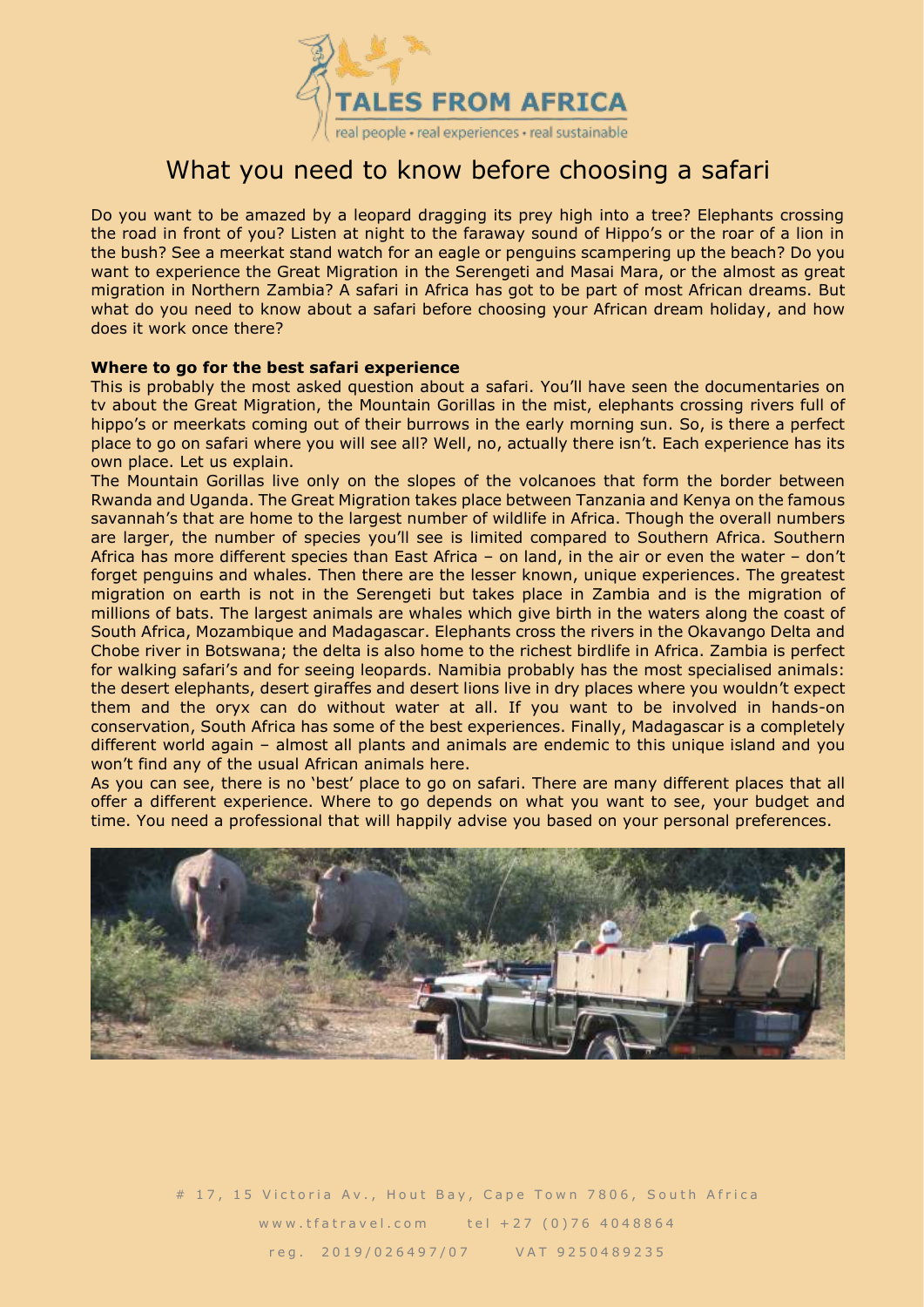

## **How you go on safari matters**

Whether you go looking for the Big Five (rhino, elephant, lion, leopard and buffalo), the Small Five (elephant shrew, buffalo weaver, leopard tortoise, lion ant and rhino beetle) or even the Big Six (adding whales), a safari is bound to be unforgettable. But it's not so much **where**, but **how**  you go on a safari that determines your experience. You don't want to stand in a traffic jam to see a group of lions – and that does happen!



To make sure your experience is indeed unforgettable, Tales from Africa Travel often takes you to private reserves outside the main parks or private concessions within a National Park. This is crucial information what you need to know before choosing a safari. Why?

- This way you avoid the large accommodations, large number of visitors and large number of vehicles at a lion sighting.
- In the private game reserves, your game drives are in open vehicles, conducted by professional rangers who know where to go and what to look for, with just a couple of vehicles at each sighting. You'll also go on night-drives to encounter nocturnal animals – and the big cats hunt mostly at night too. You can even go on a guided walk for a completely new wildlife experience.
- If you want a more immersive experience, a walking safari, cycling safari or a horse-riding safari is a unique way of encountering wildlife. Always guided by an expert guide who knows what the animals will do and will keep you absolutely safe.
- There is also the option to join a conservation experience, in which you will help track rhino's, count animals, check photo-traps and even can help dart and check your own rhino.
- Sleep in small sized accommodations, in tented camps or in chalets, to give you the real luxury of a true bush experience. Sometimes you even get a shower without a roof – showering under the African night sky is a memory to be treasured!



# 17, 15 Victoria Av., Hout Bay, Cape Town 7806, South Africa www.tfatravel.com tel +27 (0) 76 4048864 reg. 2019/026497/07 VAT 9250489235